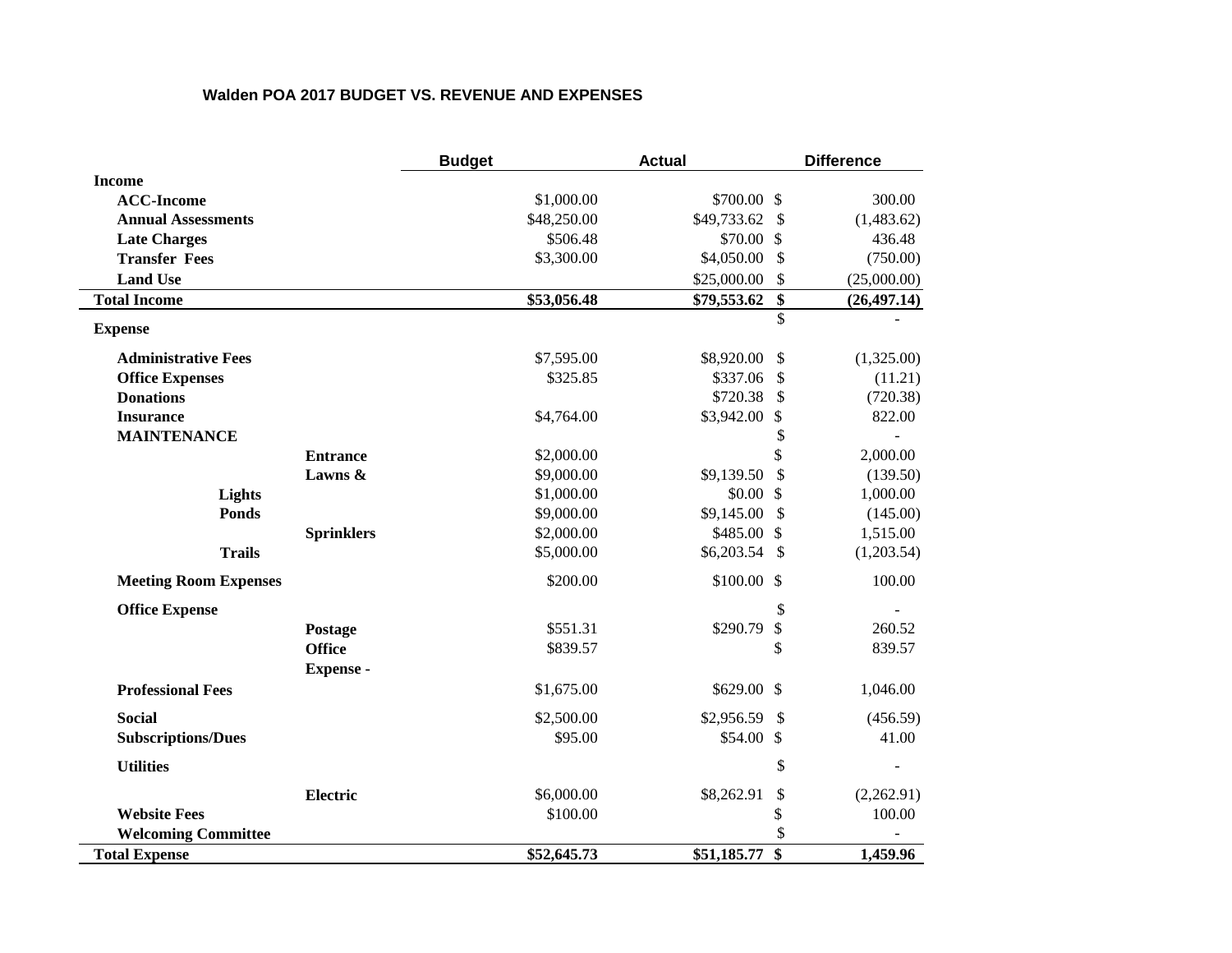## **PROPOSED BUDGET 2018**

|                              | 2017 Actual | 2018 Budget    |                         | <b>Difference</b>        |                                                         |
|------------------------------|-------------|----------------|-------------------------|--------------------------|---------------------------------------------------------|
| <b>Income</b>                |             |                |                         |                          |                                                         |
| <b>ACC-Income</b>            | \$700.00    | \$700.00 \$    |                         |                          |                                                         |
| <b>Annual Assessments</b>    | \$49,733.62 | \$49,733.62 \$ |                         |                          |                                                         |
| <b>Late Charges</b>          | \$70.00     | \$70.00\$      |                         |                          |                                                         |
| <b>Transfer Fees</b>         | \$4,050.00  | $$4,050.00$ \$ |                         |                          |                                                         |
| <b>Land Use</b>              | \$25,000.00 |                | S                       | 25,000.00                |                                                         |
| <b>Total Income</b>          | \$79,553.62 | \$54,553.62    | $\sqrt[6]{\frac{1}{2}}$ | 25,000.00                |                                                         |
| <b>Expense</b>               |             |                | \$                      |                          |                                                         |
| <b>Administrative Fees</b>   | \$8,920.00  | \$10,200.00 \$ |                         | (1,280.00)               |                                                         |
| <b>Office Expenses</b>       | \$337.06    | \$337.06 \$    |                         |                          |                                                         |
| Postage                      | \$290.79    | $$290.79$ \$   |                         |                          |                                                         |
| <b>Donations</b>             | \$720.38    | $$0.00$$ \$    |                         | 720.38                   |                                                         |
| <b>Insurance</b>             | \$3,942.00  | $$3,942.00$ \$ |                         |                          |                                                         |
| <b>MAINTENANCE</b>           |             |                | S                       |                          |                                                         |
| <b>Entrance</b>              |             |                | \$                      |                          |                                                         |
| <b>Lawns &amp; Beds</b>      | \$9,139.50  | $$9,139.50$ \$ |                         |                          |                                                         |
| Lights                       | \$0.00      | \$0.00\$       |                         |                          |                                                         |
| <b>Ponds</b>                 | \$9,145.00  | $$9,145.00$ \$ |                         |                          |                                                         |
| <b>Sprinklers</b>            | \$485.00    | \$485.00 \$    |                         |                          |                                                         |
| <b>Trails</b>                | \$6,203.54  | \$31,203.54    |                         | $-$ \$25,000.00          |                                                         |
| <b>Meeting Room Expenses</b> | \$100.00    | \$250.00\$     |                         | (150.00)                 | The BTPOA is using the land use                         |
| <b>Professional Fees</b>     | \$629.00    | \$629.00\$     |                         | $\overline{\phantom{a}}$ | income from the Pumpkin Patch for<br>trail improvement. |
| <b>Social</b>                | \$2,956.59  | $$2,956.59$ \$ |                         |                          |                                                         |
| <b>Subscriptions/Dues</b>    | \$54.00     | \$54.00\$      |                         |                          |                                                         |
| <b>Utilities</b>             |             |                | \$                      |                          |                                                         |
| <b>Electric</b>              | \$8,262.91  | $$8,262.91$ \$ |                         |                          |                                                         |
| <b>Website Fees</b>          |             | \$100.00\$     |                         | (100.00)                 |                                                         |
| <b>Welcoming Committee</b>   |             | \$500.00 \$    |                         | (500.00)                 |                                                         |
| <b>Total Expense</b>         | \$51,185.77 | \$77,495.39 \$ |                         | (26,309.62)              |                                                         |